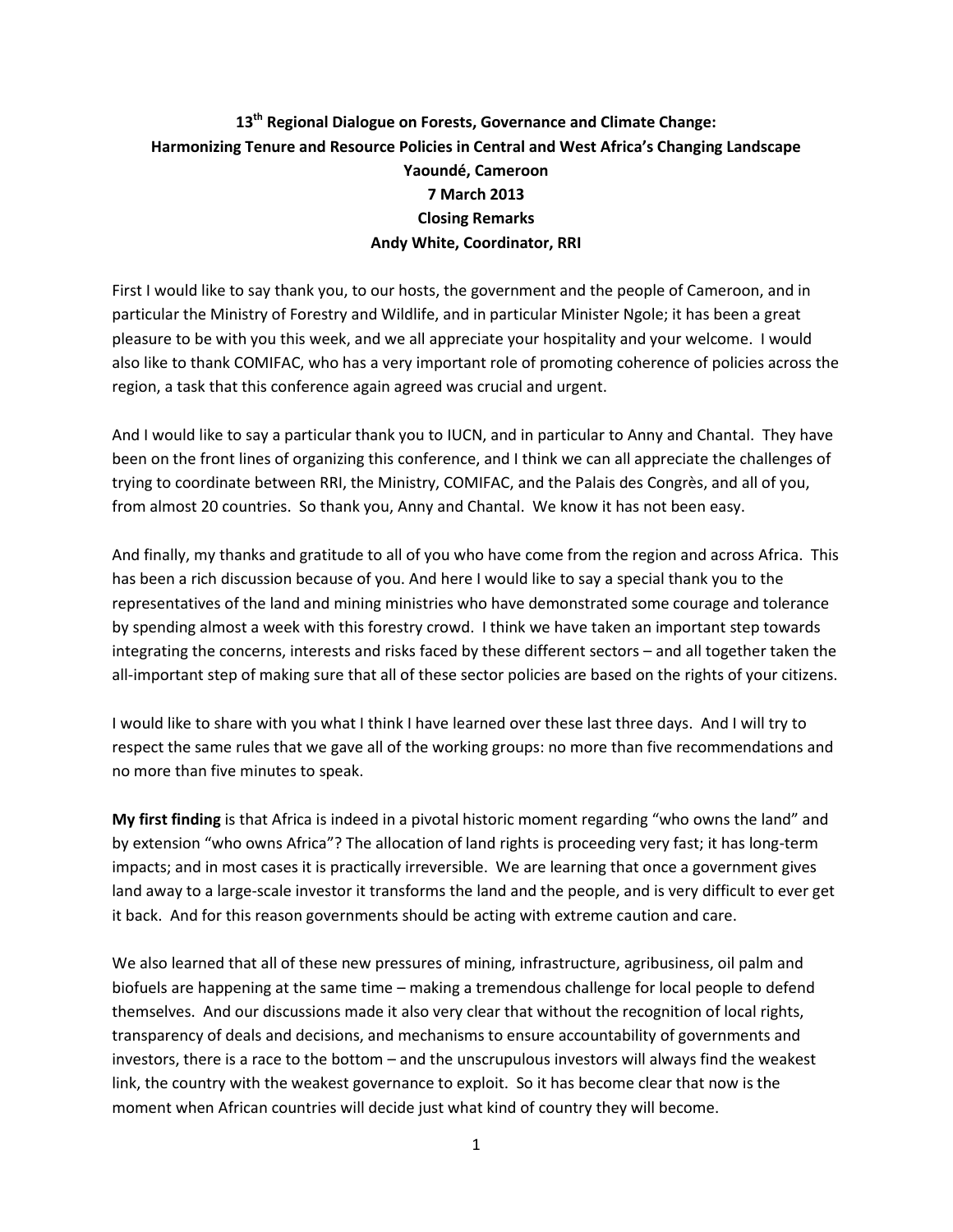**My second finding** from the week is that our forest institutions don't produce change. Our system of ministries of forestry, continuing up to the forestry sections of the FAO, the World Bank, and even our set of environmental NGOs, and yes even RRI – don't produce change – at least not of the nature and the speed necessary. We are extremely conservative and are more protective of the past than able to deal with the future.

Natural systems constantly adapt and evolve, but ours don't. The climate has changed, the market has changed, the knowledge, needs and expectations of our citizens have changed, but we are using the same institutions and development models that we have been using for the last one hundred or more years. And this is true even in developed countries. In my country, the USA, we recently celebrated the  $100<sup>th</sup>$  anniversary of the US Forest Service, and while the forests are dying and burning due to climate change, the forest agency is hesitant to rethink how it works. Our institutions were built for another time.

So our forest institutions are resisting the change and urgency needed, and trying to use the same models that got us into this crisis in the first place to get us out of it; tweaking on the margins rather than making the fundamental changes necessary. I think this conference and your recommendations provide the kind of new thinking that is needed, but I think it is only a start. We have much more to do.

**So my third finding** is that we really need to rethink, at a fundamental level, our institutions for owning and governing our natural resources. Our current stock of organizations is not delivering the change our people and our forests need.

**My fourth finding** from the week is that whatever we do, in terms of changing our institutions, the reforms have to be based on the human, civil and political rights of our citizens. That has to come first. Examples from the week show that enhanced coordination between ministries of mining, forestry and land will help, and is a good step, but will not succeed if it is not based on respecting the rights and cultures of our citizens.

And here I would like to thank Samuel Nguiffo of CED and UNESCO for bringing a human face to our meeting, by showing us the film on the Baka last night. I think we were all shocked and dismayed by what we saw. The systematic destruction of not only human lives, but of a culture, and the legitimate owners of the forest, is a human rights tragedy on a massive scale, and a shameful demonstration of our failure as a sector to protect our own people. Nothing can be more important to governments and development organizations than protecting our people, but in forestry we have failed at this basic task, and continue to do so. We all have to do much better.

**My fifth and last finding** is that we all have to figure out how to leverage the immense wave of private sector investment that is planned in our forest areas to assist us in addressing and resolving our land and governance crisis. We just completed a new study at RRI and found that there is at least \$18 billion dollars of planned investment in the agribusiness, forestry, mining and infrastructure sectors – and